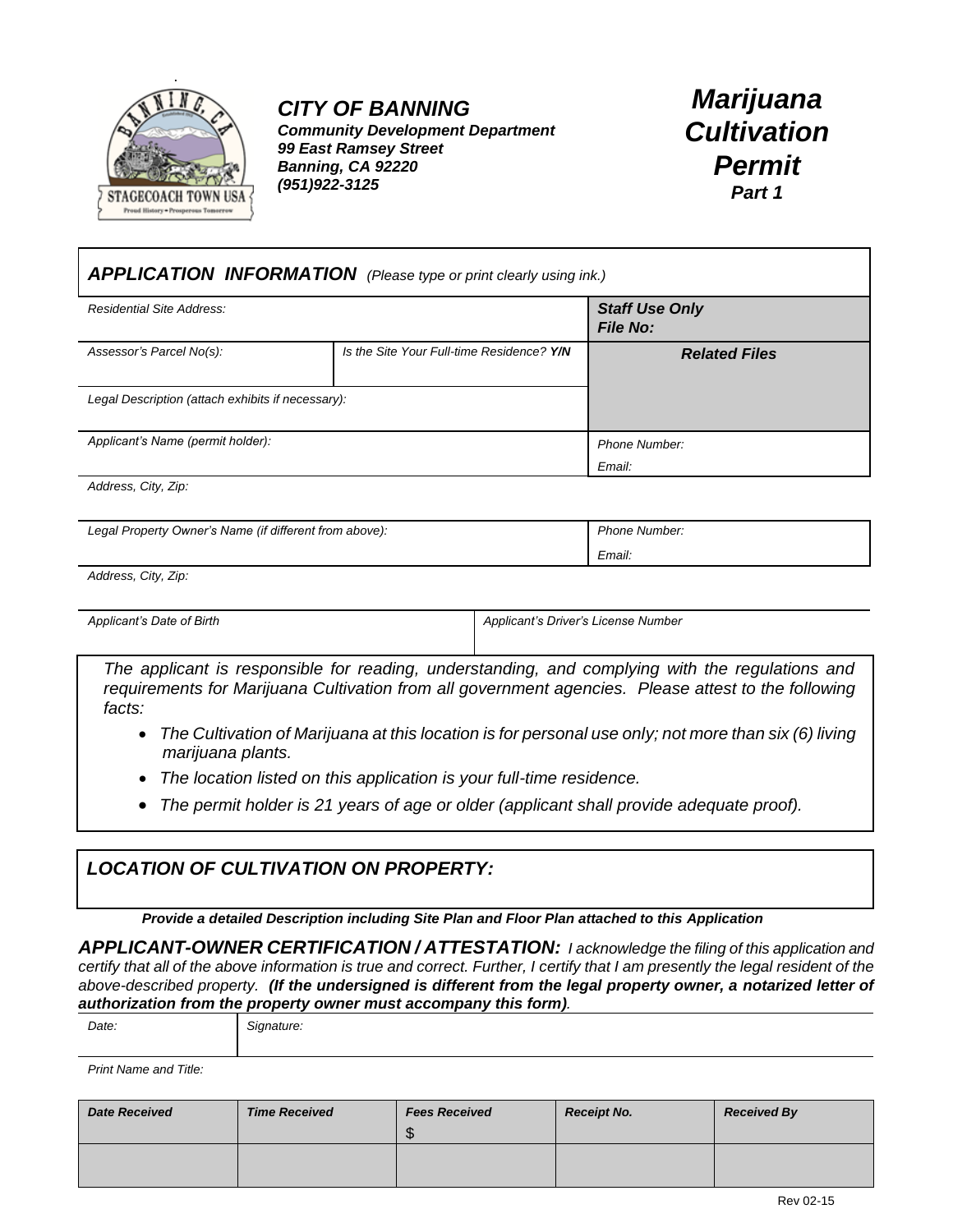#### *OPERATING STANDARDS:*

Marijuana Cultivation shall comply with all of the following operating standards and parameters:

- 1. Non-commercial cultivation of small amounts of marijuana for personal use is only permitted in the Ranch Agriculture (R/A), Ranch Agriculture-Hillside (R/A/H), Rural Residential (RR), Rural Residential-Hillside (RR/H), Very Low Density Residential (VLDR), Low Density Residential (LDR), Medium Density Residential (MDR), and High Density Residential (HDR) zones. (per Ch. 5.34.030)
- 2. Marijuana cultivation is permitted only on parcels with residential units where the Marijuana Cultivation Permit Holder resides full-time. (per Ch. 5.34.030, Section A)
- 3. Marijuana Cultivation Permit Holder must have adequate proof that he/she is 21 years or older. (per Ch. 5.35.050, Section A)
- 4. Marijuana Cultivation Permit Holder shall not participate in marijuana cultivation in more than one location within the City. (per Ch. 5.34.030, Section A)
- 5. Marijuana cultivation activities may only occur within a residential unit, garage or selfcontained accessory structure that is secured, locked and fully enclosed. (per Ch. 5.34.030, Section A)
- 6. Any accessory structure used for marijuana cultivation must have a valid building permit issued by the City Building Official. The accessory structure shall be no smaller than 120 square feet in size. The accessory structure shall be located within the rear yard area (per Ch. 5.34.030, Section C)
- 7. The residential unit shall, at all times, maintain a kitchen, bathroom, and primary bedroom(s) for their intended use. (per Ch. 5.34.050, Section B)
- 8. The structure shall maintain adequate mechanical or electronic security systems, approved by the enforcement officer, and shall install such system prior to the commencement of cultivation.
- 9. From the public right-of way, there shall be no exterior evidence of Marijuana cultivation. (per Ch. 5.34.030, Section A)
- 10. The marijuana cultivation area shall not adversely affect the health or safety of the nearby residents by creating dust, glare, excessive light, heat, noise, noxious gases, odors, smoke, traffic, vibration, or other impacts, and shall not be hazardous due to the use of storage of materials, process, products or waste.(per Ch. 5.34.030, Section A)
- 11. In residential units, any marijuana cultivation activities shall not create humidity, mold, or other nuisance condition.
- 12. Cultivation shall not exceed six (6) marijuana plants of any size per Marijuana Cultivation Permit Holder. The maximum number of plants shall be limited regardless of the number of qualified patients or primary caregivers residing on the property.(per Ch. 5.34.030, Section A)
- 13. Marijuana cultivation shall not be upon any property or parcel containing a childcare center, school, or church. Furthermore, the marijuana cultivation activities shall not take place within 1,000 feet of any school, childcare center, public park, government building or church.(per Ch. 5.34.030, Section A)
- 14. If the Marijuana cultivation is to be conducted on rental property, the property owner's written authorization for the proposed use shall be obtained prior to the submittal for a Marijuana Cultivation Permit.
- 15. The Director may require any special condition to be made part of the permit.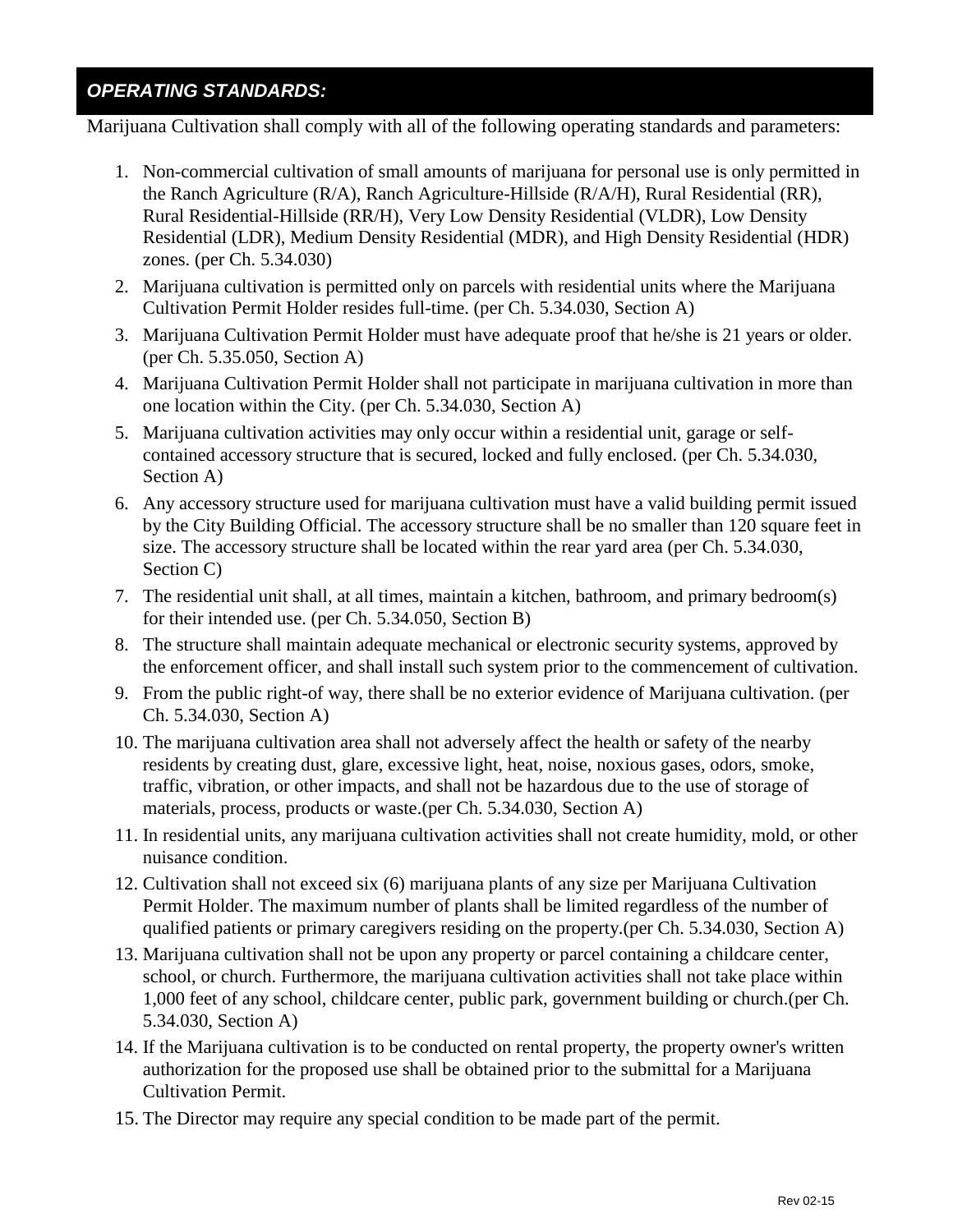

## *CITY OF BANNING*

*Community Development Department 99 East Ramsey Street Banning, CA 92220 (951)922-3125*

*Marijuana Cultivation Permit Part 2*

*(Please type or print clearly using ink.)*

#### *DESCRIPTION & IDENTIFICATION OF ANY MATERIALS TO BE STORED AS PART OF CULTIVATION PROCESS*

*List and Describe any and all materials used in the process of personal cultivation (Attach additional sheets if necessary)*

### *DESCRIPTION of LOCATION SECURITY MEASURES*

*List and Describe any and all Mechanical, Electrical, and Locking Devices Used to SECURE LOCATION (Attach additional sheets if necessary)*

## *FIRE SERVICES REVIEW*

*Site Approved (Y/N) Date: Reviewed By Fire Department:*

*Comment:*

# *ENFORCEMENT OFFICER REVIEW Site Approved (Y/N) Date: Reviewed By Enforcement Officer: Comment:*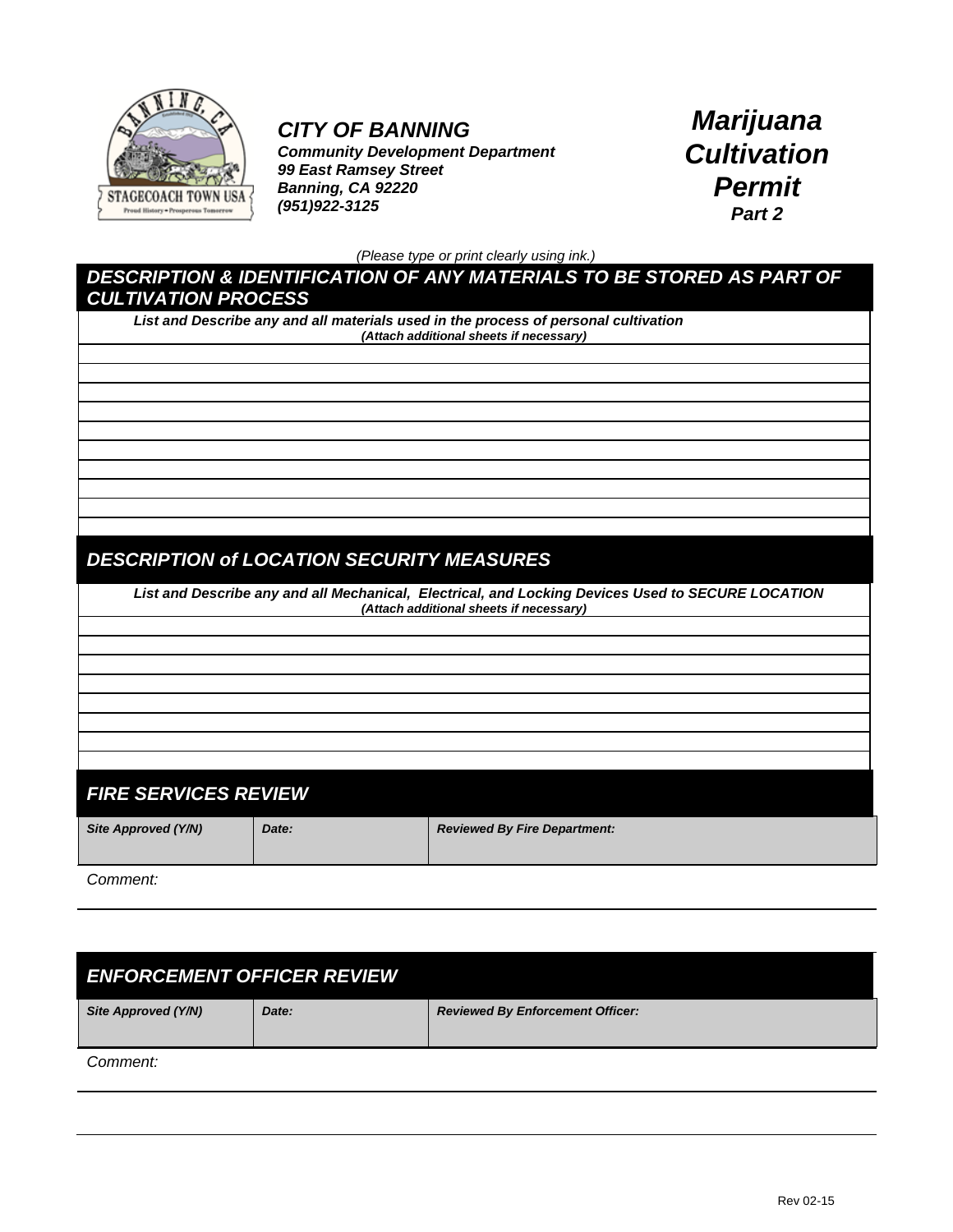

## *CITY OF BANNING*

*Community Development Department 99 East Ramsey Street Banning, CA 92220 (951)922-3125*

*Marijuana Cultivation Permit Part 3*

*(Please type or print clearly using ink.)*

#### *REASONS FOR REVOCATION:*

A Marijuana Cultivation Permit may be revoked or modified by the Director if any one (1) of the following findings can be made:

- 1. The use or combination of uses on the property, have become detrimental to the public health, safety, welfare or traffic, or constitute a nuisance.
- 2. The permit was obtained by misinformation, misrepresentation or fraud.
- 3. The use for which the permit was granted has ceased or was suspended for six (6) or more consecutive calendar months.
- 4. The condition of the home, or the area of which it is a part, has changed so that the use is no longer justified under the meaning and intent of Municipal Code Chapter 5.34.
- 5. One (1) or more of the conditions of the Marijuana Cultivation Permit have not been met.
- 6. The use is in violation of any statute, ordinance, law, or regulations.

#### *ADDITIONAL CONDITIONS FOR APPROVAL*

#### *ACKNOWLEDGEMENT:*

*As legal resident and/or owner of the property, or duly authorized agent, I/we acknowledge that I/we have read and considered the operating standards listed above and that this permit is approved with the conditions listed herein and may be revoked in accordance with the meaning of Municipal Code Chapter 5.34.060.*

*Date: Signature:*

*Applicant Print or type Name:*

*Date: Signature:*

*Owner Print or type Name:*

| <b>MARIJUANA CULTIVATION PERMIT APPROVAL:</b> |            |                           |  |
|-----------------------------------------------|------------|---------------------------|--|
| <b>Location/Zoning</b>                        |            | <b>Reviewed Planning:</b> |  |
| Date:                                         | Signature: |                           |  |

 *Community Development Director, City of Banning*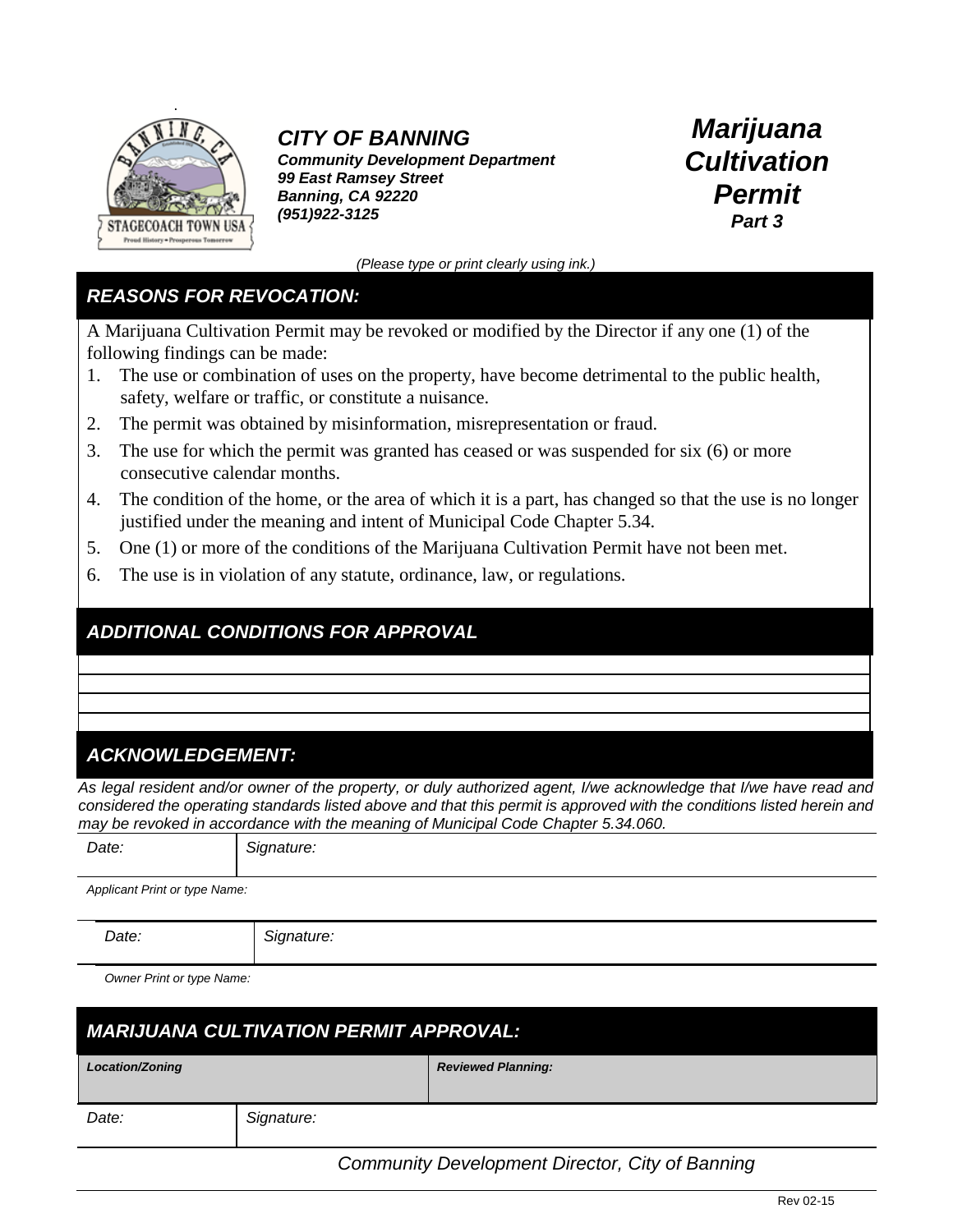# **Letter of Authorization**

#### APPLICATIONS FOR ZONING/LAND USE ENTITLEMENTS

**TO:** *Community Development Department City of Banning P.O. Box 998 Banning, CA 92220*

**RE:**

**Property Address:**

**Assessor's Parcel Number(s): Zoning:**

I/We, the owner(s) of the above described real property, authorize

, located at

, to participate in the personal cultivation of Marijuana/Cannabis for the sole purpose of personal use, as permitted in Chapter 5.34 of the Banning Municipal Code and by California State Law. I/We agree to authorize enforcement officers to conduct an inspection of the premises. I/We acknowledge that any application may be denied, modified, or approved with conditions, and that such conditions or modifications shall be complied with by the owner prior to issuance of any permits or project approval. Further, the owner agrees to notice the City of Banning immediately should this authorization be revoked for any reason.

The undersigned hereby certifies to being the fee owner(s) of the property described herein; that to the best of my/our knowledge the information contained within this authorization is true and correct.

|            | (Signature)                                                                |                                                                                                                                                                                                                                                                                                                                                |
|------------|----------------------------------------------------------------------------|------------------------------------------------------------------------------------------------------------------------------------------------------------------------------------------------------------------------------------------------------------------------------------------------------------------------------------------------|
|            | (Print name)                                                               |                                                                                                                                                                                                                                                                                                                                                |
|            |                                                                            |                                                                                                                                                                                                                                                                                                                                                |
|            |                                                                            |                                                                                                                                                                                                                                                                                                                                                |
| before me. |                                                                            | personally appeared                                                                                                                                                                                                                                                                                                                            |
|            |                                                                            |                                                                                                                                                                                                                                                                                                                                                |
|            | Who proved to me on the basis of satisfactory evidence to be the person(s) |                                                                                                                                                                                                                                                                                                                                                |
|            | SS.                                                                        | (Name and title of officer)<br>whose name(s) is/are subscribed to the within instrument and acknowledged to me that he/she/they executed the same in his/her/ their authorized<br>capacity(ies), and that by his/her/their signature(s) on the instrument the person(s), or the entity upon behalf of which the person(s) acted, executed this |

capacity(ies), and that by his/her/their signature(s) on the instrument the person(s), or the entity upon behalf of which the person(s) acted, executed this instrument.

I certify under PENALTY OF PERJURY under the laws of the State of California that the foregoing paragraph is true and correct.

WITNESS my hand and official seal.

Signature

(Notary seal)